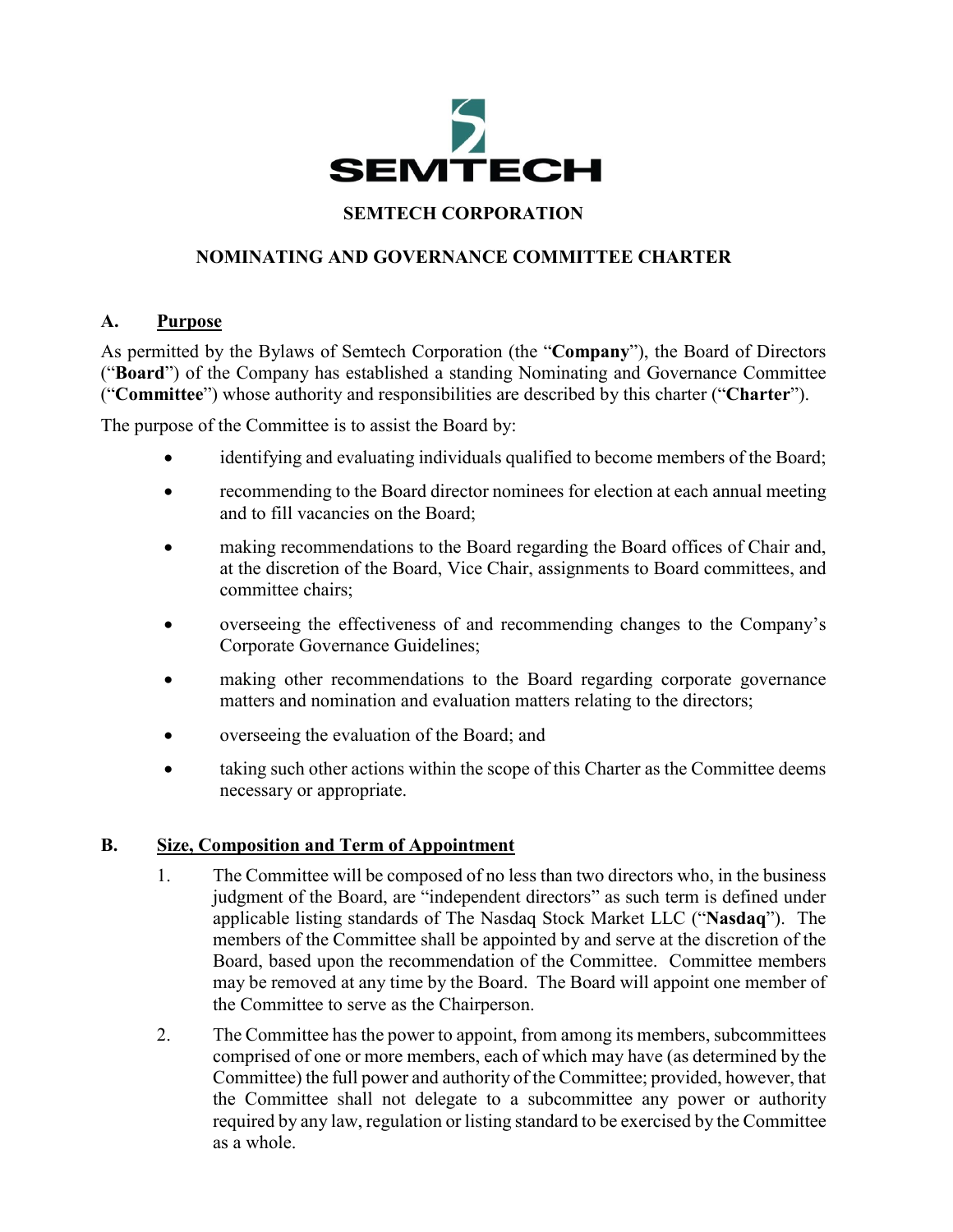## **C. Meetings**

- 1. The Committee will meet with such frequency, and at such times as its Chairperson, or a majority of the Committee determines. Such meetings, at the Committee's discretion, may be in person, by telephone or by unanimous written consent. A special meeting of the Committee may be called by the Chairperson or upon the request of any two Committee members.
- 2. Minutes of Committee meetings will be prepared and approved at subsequent meetings. Approved minutes will be transmitted to the Secretary of the Company for inclusion in the Company's records.
- 3. The Committee will be governed by the same rules regarding meetings, actions without meetings, notice, waiver of notice, and quorum and voting requirements that are applicable to the Board. The Committee is authorized to adopt its own rules of procedure not inconsistent with any provision of this Charter, the Bylaws of the Company, or the laws of the State of Delaware.

### **D. Authority and Oversight by the Board**

- 1. The Committee derives its authority from the Bylaws of the Company and the authority delegated to it by the Board. The Committee's direct reporting relationship is to the Board.
- 2. The Committee will regularly report its activities to the full Board. The Committee will perform the duties delegated to it by the Board.
- 3. The Committee is authorized to have full and unrestricted access to the independent auditors, internal auditors, internal and outside counsel, and all personnel, records, operations, properties, and all other information and resources of the Company as required, in its sole discretion, to discharge its duties and responsibilities. The Committee has the authority to direct and supervise an investigation into any matter it deems necessary or appropriate to fulfill its duties.
- 4. In carrying out their duties, members of the Committee shall be entitled to rely on (i) the integrity of those persons within the Company and of the professionals and experts (such as the independent auditors, the internal auditors and outside advisors and experts) from which it receives information, (ii) the accuracy of the financial and other information provided to the Committee by such persons, professionals or experts absent actual knowledge to the contrary (which shall be promptly reported to the Board), and (iii) representations made by management or such professionals or experts.

# **E. Outside Advisors and Their Funding**

1. The Committee will have the authority, in its sole discretion, to engage independent counsel, a search firm, and other advisors as it deems necessary or appropriate to carry out its duties, including the authority to approve any such outside advisor's fees and other retention terms. The Company will provide for appropriate funding, as determined by the Committee, for payment of (i) reasonable compensation to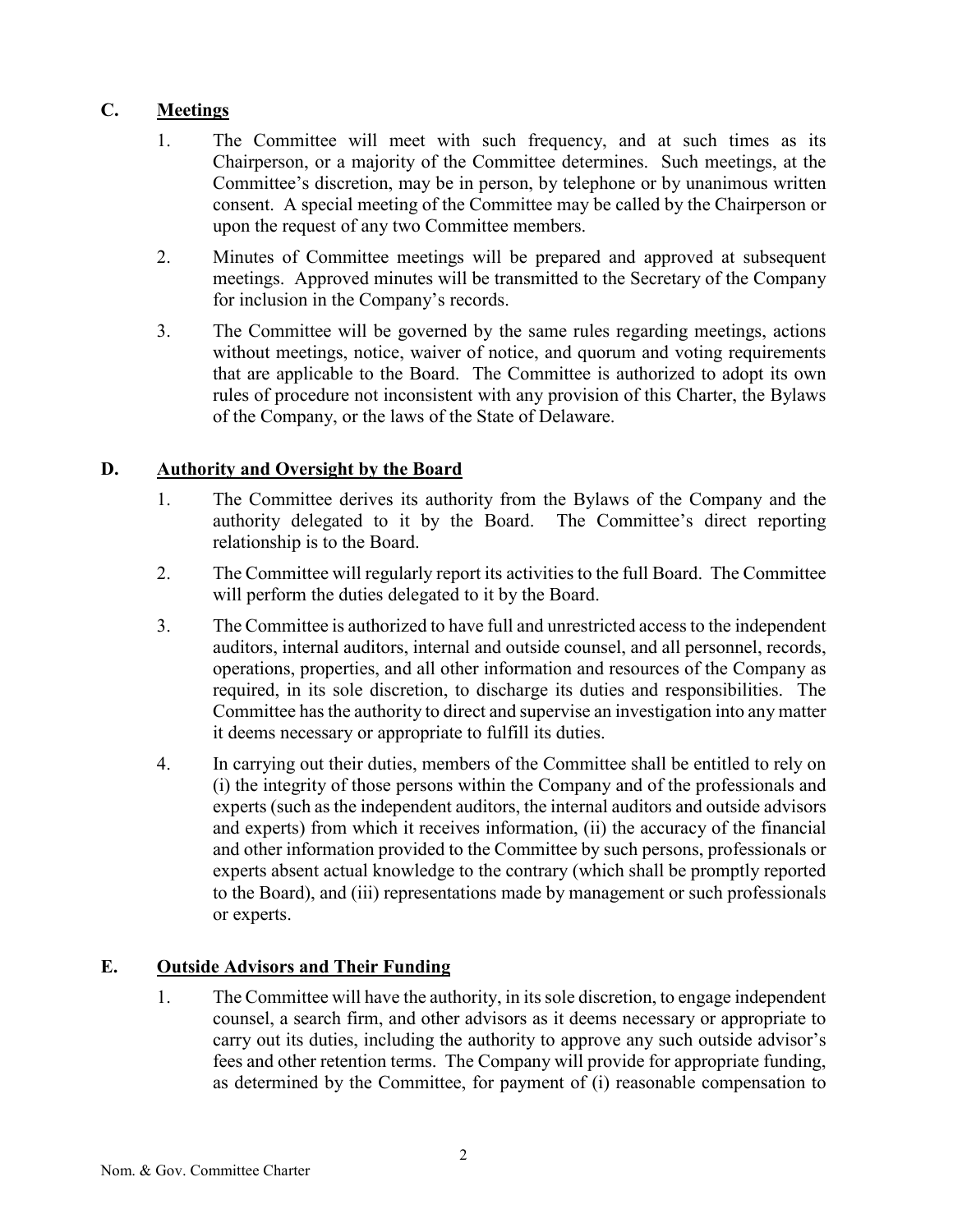any such counsel or other advisors engaged by the Committee and (ii) ordinary administrative expenses necessary or appropriate in carrying out its duties.

2. Any communications between the Committee and legal counsel in the course of obtaining legal advice will be considered privileged communications of the Company, and the Committee will take all necessary steps to preserve the privileged nature of those communications.

#### **F. Responsibilities and Duties**

In performing its function, the Committee shall undertake those tasks and responsibilities that, in its judgment, would most effectively contribute to and implement the purposes of the Committee. In addition to the general tasks and responsibilities, the following duties and responsibilities are the specific functions of the Committee, to be performed as the Committee deems necessary or appropriate.

- **1. Board Composition.** The Committee will periodically consider and make recommendations to the Board concerning the size and composition of the Board. The Committee will evaluate the independence of existing and prospective directors in accordance with the applicable rules of Nasdaq.
- **2. Board Committees.** The Committee will review the Board's committee structure and make recommendations to the Board concerning the number and nature of the Board's committees and the qualifications, appointment and removal of members of Board committees and the appointment of the chairperson of each committee. The Committee shall recommend additional members to fill vacancies on Board committees as needed. The Committee shall recommend that the Board establish special committees as may be desirable or necessary from time to time.
- **3. Continued Board and Committee Membership**. The Committee will review the suitability of each Board member for continued service on the Board and each relevant committee thereof (i) annually, and (ii) when he or she retires or materially changes his or her job responsibility or business association or experiences or other changed circumstances that could affect his or her service on the Board in accordance with the provisions of the Company's Corporate Governance Guidelines.
- **4. Annual Evaluation.** The Committee will oversee a process for an annual evaluation of the Board and its committees and at least annually review and assess the performance and effectiveness of the Board, the Committee, and the individual directors. The Committee will also receive and consider self-evaluations of the other committees of the Board and evaluate the need for any restructuring of the committees. The Committee will report the results of the evaluations to the Board.
- **5. Stockholder Communications.** The Committee will establish policies and procedures to facilitate stockholder communications with the Board and to recommend to the Board appropriate action on any proposal or recommendation received from the Company's stockholders.
- **6. Corporate Governance Guidelines.** The Committee will oversee and review periodically the adequacy of the Company's Corporate Governance Guidelines,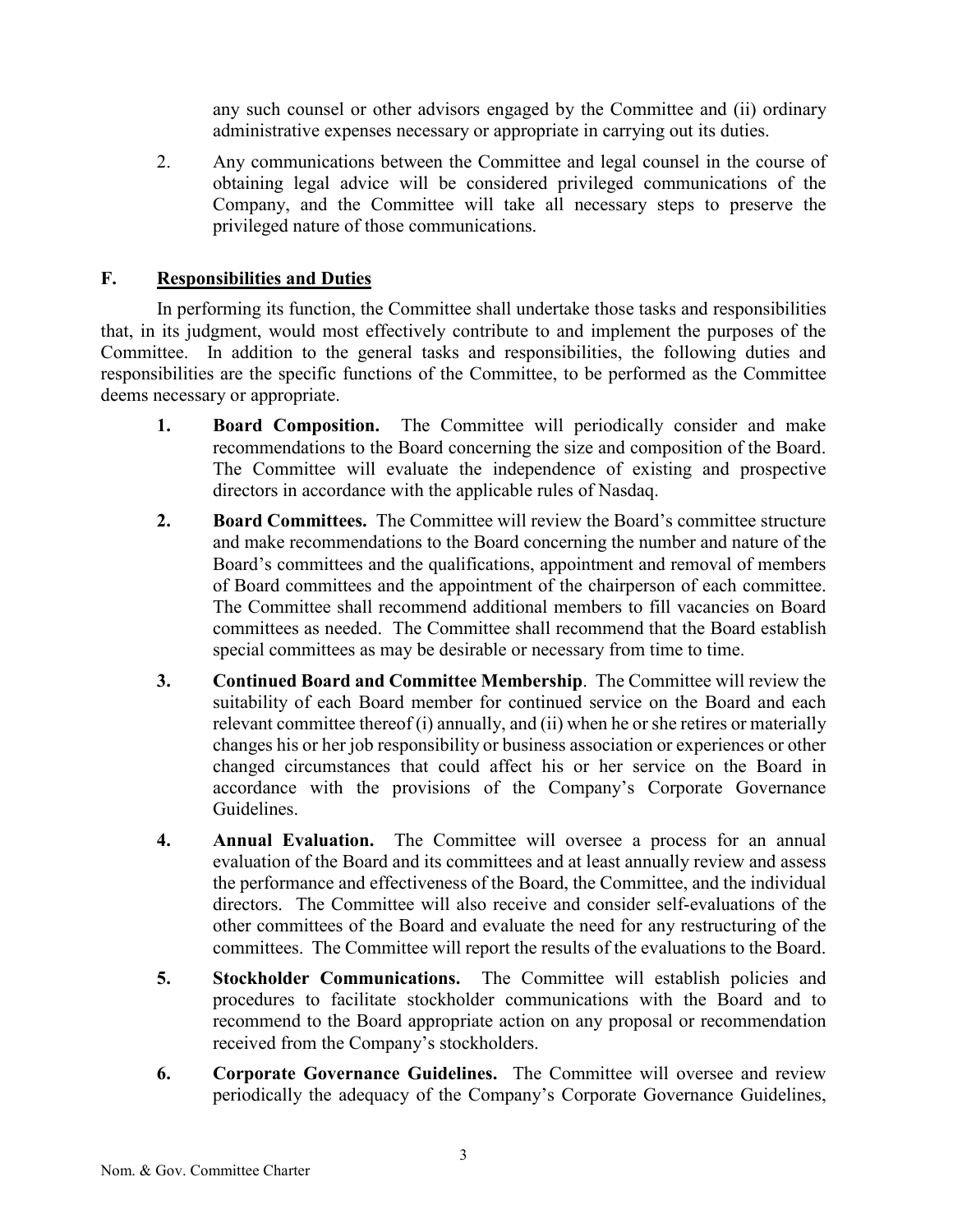recommend modifications to the Corporate Governance Guidelines as needed for adoption by the Board, and monitor the implementation and effectiveness of the Corporate Governance Guidelines.

- **7. Director Criteria.** The Committee will establish and recommend to the Board the procedures and criteria for the identification, evaluation and recommendation of director nominees by the Committee and periodically review and recommend to the Board the experience, qualifications, attributes, skills or other criteria desired for directors and director candidates ("**Director Criteria**") as set forth in the Director Nominations Policy.
- **8. Identify Director Candidates.** The Committee will identify, screen and recommend to the Board nominees for director to be submitted to a stockholder vote at the Company's annual meeting of stockholders and to fill any vacancy on the Board occurring between annual meetings of stockholders in accordance with the Director Nominations Policy.
- **9. Stockholder Recommendations.** The Committee will establish a process for the recommendation of director candidates by stockholders and will make that information available to stockholders. The Committee will evaluate candidates proposed for nomination to the Board by stockholders in accordance with the Director Criteria, and will make recommendations to the Board regarding such candidates.
- **10. Code of Conduct.** The Committee will oversee and recommend to the Board for approval a Core Values and Code of Conduct (the "**Code**"), periodically review and reassess such Code, and, as necessary, recommend any proposed changes to the Board for approval.
- **11. Director Orientation and Continuing Education.** The Committee will develop with management the director orientation process for new directors and monitor the continuing education for existing directors. The Committee shall oversee the orientation process for new directors and recommend to the Board changes to it as deemed appropriate.
- **12. Board Leadership Structure.** The Committee will periodically review the Board's leadership structure in light of the specific characteristics of the Company and corporate governance trends and recommend to the Board for approval any changes deemed appropriate.
- **13. Other Corporate Governance Matters.** The Committee will oversee and consider any other corporate governance matters that may arise from time to time and develop appropriate recommendations to the Board.
- **14. Corporate Responsibility and Sustainability.** The Committee will oversee the Company's corporate responsibility and sustainability principles, programs and practices, including environmental and social affairs, and programs and initiatives focused on the Company's culture, diversity, equity and inclusion, as well as the Company's public reporting on these topics.